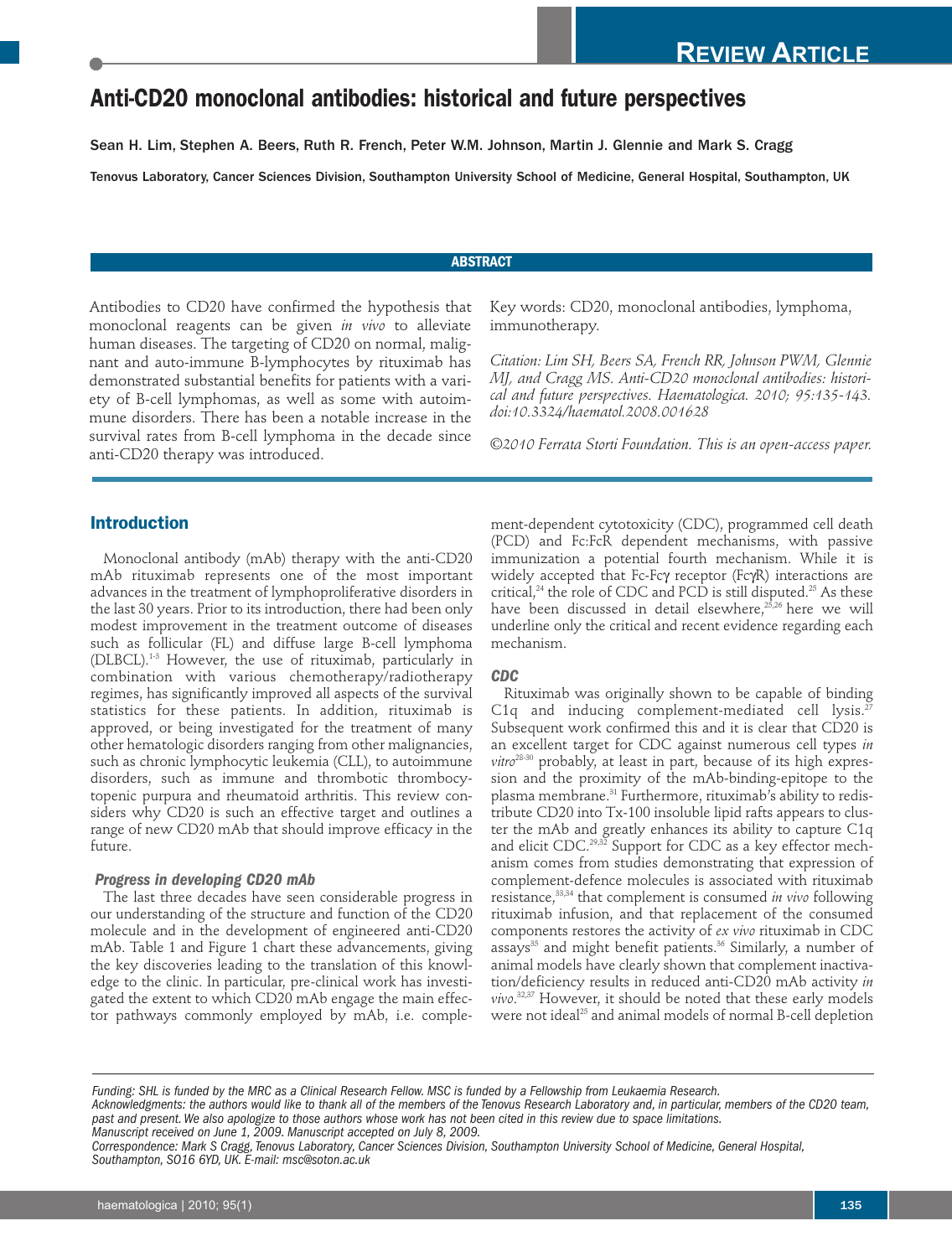| <b>mAb</b>                                            | <b>Format</b>  | <b>Indication</b>   | <b>Manufacturer</b>    | <b>Comments</b>   | <b>Phase of development</b> |
|-------------------------------------------------------|----------------|---------------------|------------------------|-------------------|-----------------------------|
| Rituximab <sup>4</sup>                                | Chimeric IgG1  | <b>NHL/RA</b>       | Genentech/Biogen       |                   | Approved 1997               |
| $Y90$ -Ibritumomab tiuxetan <sup>5</sup>              | Murine (90Y)   | <b>NHL</b>          | Biogen/IDEC            | Low ADCC          | Approved 2002               |
| $I131$ tositumomab <sup>5</sup>                       | Murine (131I)  | NHL                 | <b>GSK</b>             | Low CDC           | Approved 2003               |
| Ofatumumab <sup>6,7</sup>                             | Human IgG1     | <b>NHL/RA</b>       | Genmab AC/GSK          | High CDC and ADCC | Phase III trials            |
| Ocrelizumab <sup>8</sup>                              | Humanized IgG1 | <b>NHL/RA</b>       | Genentech/Roche/Biogen |                   | Phase III trials            |
| TRU-0159,10                                           | $SMIP*$        | RA                  | Trubion Pharma/Wyeth   | High ADCC         | Phase <i>VII</i>            |
|                                                       |                |                     |                        | Low CDC           |                             |
| Veltuzumab <sup>11,12</sup>                           | Humanized      | NHL and ITP         | Immunomedics           |                   | Phase I/II IgG1             |
| AME-133v <sup>13,14</sup>                             | Humanized IgG1 | <b>Relapsed NHL</b> | Applied Molecular      | High ADCC         | Phase <i>VII</i>            |
|                                                       |                |                     | Evolution/Eli Lilly    |                   |                             |
| PRO131921 humanized<br>(Version $114$ ) <sup>15</sup> | IgG1           | CLL and NHL         | Genentech              | High CDC and ADCC | Phase <i>VII</i>            |
| GA101 <sup>16</sup>                                   | Humanized IgG1 | <b>CLL</b> and NHL  | Glycart/Roche          | High PCD and ADCC | Phase <i>VII</i>            |
|                                                       |                |                     |                        | Low CDC           |                             |

*# Small modular immunopharmaceutical (SMIPTM) drug composed of human IgG1 Fc and hinge regions (hinge,CH2,and CH3) linked directly to an anti-CD20 scFv.*

show little to no requirement for functional complement in the activity of rituximab.<sup>38,39</sup> Furthermore, Weng and Levy<sup>40</sup> demonstrated that the level of expression of the complement defence molecules CD45, CD55 and CD59 on FL cells did not correlate with responses to rituximab. Together these data suggest that many factors influence the efficacy of complement on target cells. For example, the level of complement defence molecules on normal and malignant B cells may often be too high to allow complement to play a prominent role in anti-CD20 mAb immunotherapy. Alternatively, as suggested by Taylor and colleagues,<sup>41</sup> certain complement components which are essential for therapy may become depleted when patients with bulky disease are treated with large doses of mAb. To add a further layer of complexity, recent evidence suggests that complement may actually be disadvantageous to the efficacy of rituximab. First, Li *et al*. 42 showed that deposition of active complement components facilitated the removal of rituximab: CD20 complexes from the lymphoma cells by FcR-expressing macrophages through the process of *shaving*, 35,43,44 a phenomenon which seems to be exacerbated by the addition of C3b. Second, C3b deposition has also been shown to block the interaction between the Fc domain of rituximab and CD16 (FcγRIIIA) on NK cells, hence impairing ADCC.45 Finally, evidence comes from a recent hypothesis-generating study<sup>46</sup> investigating the impact of C1qA polymorphisms on the efficacy of rituximab. In this study of 133 patients, expression of the A allele which leads to low C1q levels was shown to correlate with enhanced rituximab responses in FL, compared to those patients with the G allele (high C1q expressing).

Although it is tempting to speculate that these effects are solely due to differences in complement activation, it should be noted that C1q has numerous other effects *in vivo* including a critical role in the phagocytosis of apoptotic bodies<sup>47</sup> and effects on APC maturation and function.<sup>48,49</sup> On consideration of all of these data, it appears that although complement can evoke potent CDC responses

both *in vitro* and with xenografts *in vivo*, there is little direct evidence to suggest that this activity provides a substantial positive effect on rituximab-mediated depletion of B cells in humans.

#### *Programmed cell death*

It has also been proposed that mAb binding of CD20 can directly transmit intracellular signals that lead to PCD.<sup>25,26</sup> This was based on early observations of changes in cell growth, including growth arrest with anti-CD20 mAb.50 Since then PCD has been demonstrated with a range of lymphoma cell lines, but rarely on primary tumors, and has generally been shown to depend on further anti-CD20 mAb crosslinking.<sup>29,51,52</sup> Furthermore, not all B-cell lines are sensitive<sup>28,53</sup> and the cell death pathway evoked is clearly cell-line and stimulus dependent - apparently varying with both the mAb chosen and the degree of hyper-crosslinking delivered. When rituximab is sufficiently cross-linked it is capable of eliciting potent apoptotic responses in sensitive cell-lines via the intrinsic mitochondrial pathway.54,55 However, cell death induced by non-hyper-crosslinked anti-CD20 mAb appears to be nonapoptotic and varies considerably depending on the mAb used, rituximab being relatively weak and tositumomab strong at inducing PCD.<sup>56</sup>

It has never been formally shown what molecular process *in vivo* might mimic the high affinity crosslinking achieved with mAb reagents *in vitro*, although it is postulated that this could be performed by FcγR-bearing effector cells.25 Perhaps the best evidence that PCD may operate *in vivo* on primary tumor cells comes from a study in which both caspase-3 and caspase-9 activation, taken to signify classical apoptosis, was observed in 10 patients with CLL treated with rituximab, $57$  although there are alternative explanations for these data.<sup>25</sup> More recently, Stolz *et al*. <sup>54</sup> demonstrated evidence of caspase activation and apoptosis in xenografted B-cell lymphomas in mice treated with rituximab. Interestingly, rituximab insensitivity in this model was associated with increased expression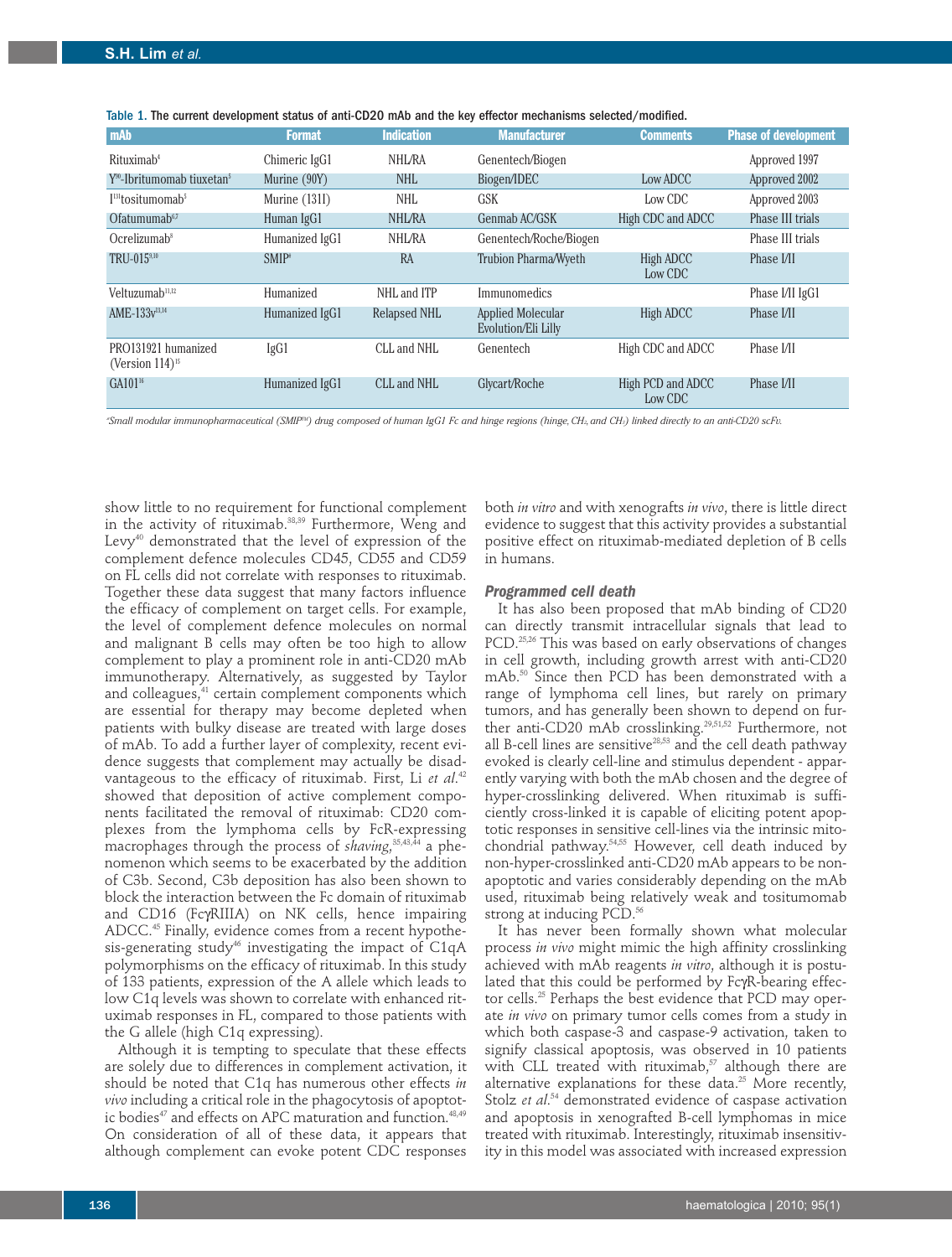of anti-apoptotic Bcl-2 family proteins, which could be overcome with the BH3-mimetic ABT-737. Although interesting, these results only reflect effects in cell lines as opposed to *bona fide* tumor cells, and do not demonstrate that apoptosis is an important effector mechanism for *in vivo* depletion of primary lymphoma cells. In our most recent studies, we have compared the ability of rituximab to deplete human CD20 transgenic mouse B cells *in vivo* in the presence or absence of a second transgene encoding high levels of Bcl-2 which blocks the intrinsic apoptosis pathway. <sup>58</sup> Although B cells expressing the Bcl-2 transgene are relatively resistant to apoptotic stimuli, such as cyclophosphamide, etoposide and dexamethasone *in vitro*, *in vivo* they are just as susceptible to rituximab as B cells lacking the transgene (*Beers et al., unpublished observations, 2009*). Clearly, in this fully syngeneic model, induction of the intrinsic apoptosis pathway is not important for subsequent B-cell depletion. By contrast, tositumomab appears (without further crosslinking) to promote a cytoplasmic form of death, involving lysosomes, which is able to bypass the apoptotic inhibition provided by high levels of Bcl-2 both in the presence and absence of radiation<sup>56,59,60</sup> perhaps explaining the efficacy of the I-131 radioimmunoconjugate, I<sup>131</sup>-tositumomab, even in cases refractory to both chemotherapy and rituximab.<sup>61</sup> Thus, as with CDC, the support for rituximab promoting cell death is apparent, but whether this mechanism is critical for the depletion of CD20 positive target cells *in vivo* remains to be proven.

#### *Fc:FcR dependent mechanisms*

Although the evidence regarding the involvement of CDC and PCD remains inconclusive, it is clear that

## CD20 immunotherapy. FcγR are expressed on immune cells such as monocytes, macrophages, natural killer cells and neutrophils. FcγR-dependent activation of these immune effectors potentially leads to the release of inflammatory mediators and/or killing/direct phagocytosis of the opsonized target cells.<sup>25</sup> However, the outcome of these mAb:effector cell interactions varies markedly, dependent on both the cell type and balance of activatory and inhibitory FcγR signaling induced.62,63 The first evidence that Fc:FcγR interactions are critical for the efficacy of anti-CD20 mAb came from the seminal paper of Clynes and Ravetch<sup>64</sup> showing that rituximab treatment of subcutaneous Raji xenografts is fully dependent upon the γ chain-associated activatory FcγR. However, some of the best evidence comes from clinical studies where patients with the higher affinity allelic variants of CD16 (FcγRIIIA respond better to treatment with rituximab.<sup>62,63,65</sup> Polymorphisms in FcγRIIa<sup>63</sup> have also been found to influence responses in FL. Interestingly, and in marked contrast to the above, no association between FcγR polymorphic variation and response was shown in CLL patients,<sup>66</sup> indicating that the requirement for Fc:FcγR interaction varies between diseases, as may the dominant effector mechanisms.

Fc:FcγR interactions are critical for the success of anti-

In syngeneic mouse model systems, using either mouse anti-mouse CD20 mAb in wild-type mice $67$  or anti-human CD20 mAb in human CD20 transgenic mice<sup>38</sup> (also Beers *et al*., *unpublished observations,* 2009), a complete absence of normal B-cell depletion has been observed in mice lacking the common γ chain, indicating an absolute requirement *in vivo* for activatory FcγR interactions. Recently, the ability of anti-mouse CD20 mAb to deplete syngeneic Eµ-Myc



Figure 1. History of CD20 mAb in clinical translation. The timeline describes the chronological introduction over the last<br>three decades of three decades respective anti-CD20 mAb in human trials, as well as the corresponding progress in Ab technology from  $1<sup>st</sup>$  through to  $3<sup>rd</sup>$  generation reagents: generation Ab are murine or human/mouse chimeric Ab, 2<sup>nd</sup> generation Ab are either humanized or fully human and 3<sup>rd</sup> generation Ab have further modifications to the<br>Ab structure e.g. structure mutation or a-fucosylation of the Fc domain for enhanced FcR binding profiles.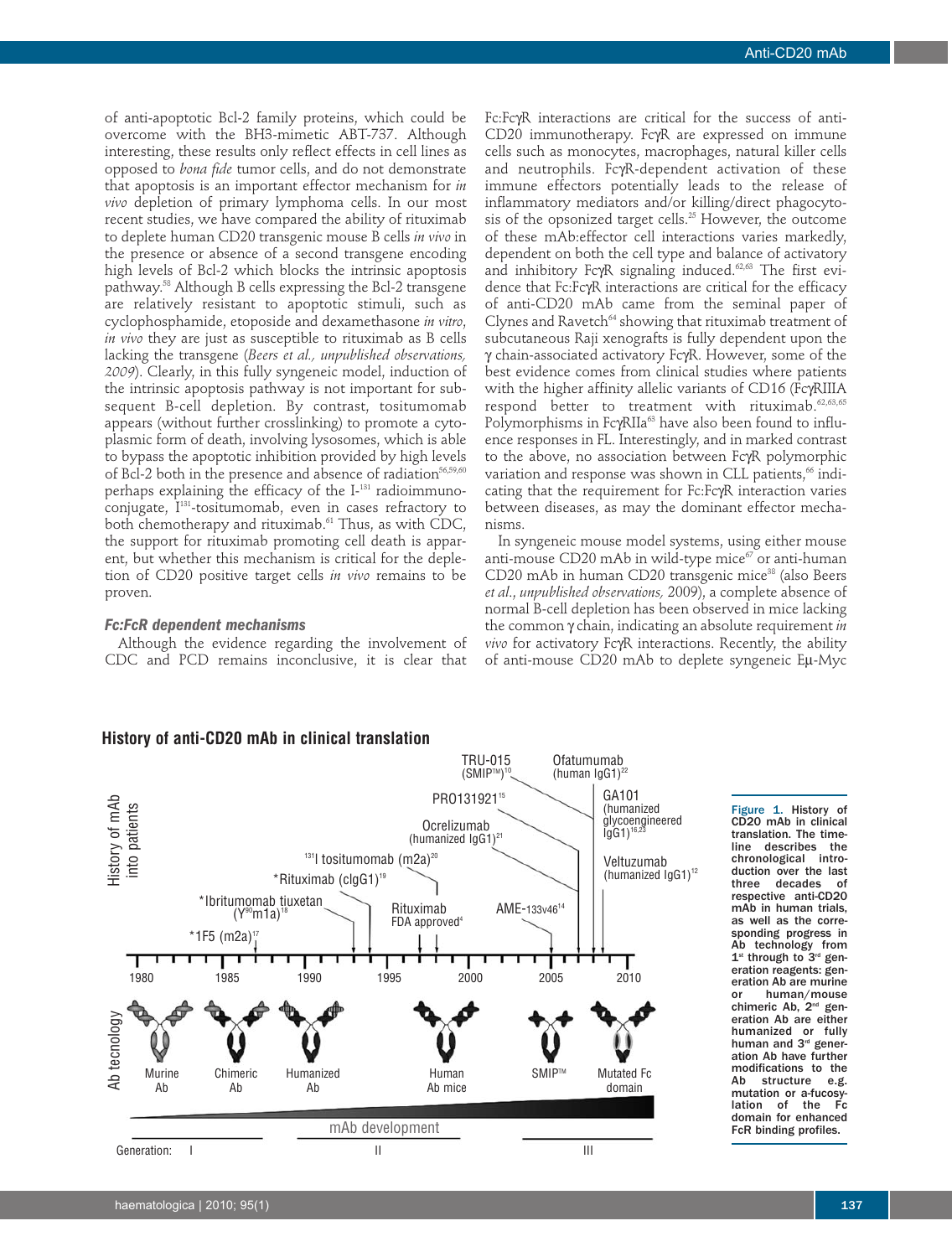tumor cells was also shown to be dependent on activatory FcγR.68 However, it still remains to be determined which of the FcγR-expressing immune effector cells are critical. In the mouse, there is good agreement that monocytes/macrophages are the key effectors when deleting either normal or malignant B cells with anti-CD20 mAb.38,67,68 Depleting macrophages using liposome-encapsulated clodronate<sup>69</sup> results in decreased mAb efficacy<sup>38,67,68</sup> (also Beers *et al*., *unpublished observations*, 2009), but the removal of neutrophils or natural killer cells has no impact. Gong *et al*. 38 also investigated the relative importance of the splenic and liver compartments of the reticuloendothelial system. They showed that surgical limitation of the hepatic blood supply correlated with lower B-cell depletion, underscoring the role of hepatic Küpffer cells and the need for an intact reticuloendothelial system for maximal mAb response. They also postulated that differences in depletion kinetics between tissues were, for the most part, simply a reflection of the access of those B cells to the vasculature and that targets with slower recirculation kinetics were more resistant to depletion simply due to reduced access to the reticuloendothelial system's effector cell populations. Similar studies are clearly impossible in humans, so it is not known whether the same systems operate. However, the need for lymphoma cells to traffic out of solid tumor deposits and pass over the reticuloendothelial system might help explain some of the slow and late responses to rituximab. This provides a logical alternative to the immunization effect (see below) used to explain late responses to rituximab.

In humans, *in vitro* experiments with blood borne effector cells point to the NK cell as a prominent effector in ADCC, $30,70$  but whether this is also true in tissues is unclear. Similarly, whether FcγRIIIb-expressing neutrophils, the predominant leukocyte in peripheral blood, play a role in providing therapy *in vivo* remains to be clarified. Cartron *et al*. <sup>71</sup> found no correlation between neutrophil phagocytosis (from patients with different FcγRIIIb polymorphisms) and response to rituximab. However, they did find a high level of response in FL patients given GMCSF plus rituximab, possibly associated with increases in monocyte, granulocyte, and dendritic cell populations.72 Recently, Shibata-Koyama *et al*. <sup>73</sup> demonstrated enhanced phagocytosis of lymphoma cells in human whole blood using a modified non-fucosylated rituximab reagent with enhanced affinity for FcγRIIIb on neutrophils. Although it is possible that neutrophils have a role in the functioning of rituximab *in vivo*, which may be boosted by additional manipulations, such as GCSF treatment or a-fucosylation of the mAb Fc domain,<sup>74</sup> definitive proof is currently lacking.

#### *Immunization*

Mechanisms such as CDC, ADCC and PCD are considered to be immediate and comparatively short-acting, but the clinical response to a single course of mAb can be late acting and prolonged. This has led to the suggestion that anti-CD20 mAb could also have an immunization effect.<sup>75</sup> Rituximab-induced cell death, by the three main pathways described, will result in release of tumor antigens and changes in localized inflammation. Such an environment promotes the uptake of tumor-associated antigens

by dendritic cells and cross-presentation to T lymphocytes, providing the potential for cell mediated immunity.<sup>76-78</sup>

That this might occur during therapy was demonstrated recently in a small proof of principle study which showed an increase in FL idiotype specific T cells after rituximab monotherapy.79 However, due to the size of the study, it is not known whether this immunization effect correlates with clinical outcome. Moreover, whether this vaccine effect is specific to therapeutic mAb in general or any cellkilling modality is currently unclear.<sup>80</sup> Alternative explanations also exist, such as whether the mAb and/or chemotherapy alters the immunogenicity of the tumor cells as suggested by Zitvogel and Kroemer<sup>81</sup> and Haynes.<sup>82</sup>

## *Future anti-CD20 mAb*

The success of rituximab has stimulated considerable efforts to develop improved reagents and there are now at least 7 CD20 mAb in clinical development with many more in pre-clinical evaluation (Table 1). These new mAb are engineered for potential benefits over the  $1<sup>st</sup>$  generation rituximab, the modifications include: 2nd generation reagents where the IgG1 mAb is humanized or fully human to reduce immunogenicity, but with an unmodified Fc region; and  $3<sup>rd</sup>$  generation mAb which are humanized and have an engineered Fc region designed to improve therapeutic performance by adapting their effector functions.

The former (2nd generation) include ocrelizumab, veltuzumab and ofatumumab, and the latter  $(3<sup>rd</sup>$  generation) includes, TRU-015, AME133V, Pro13192 and GA101 (Table 1 and Figure 1). Clinically, ofatumumab is the most advanced of these reagents in that it will be the first to seek FDA and EMEA approval for the treatment of CLL. Its most notable features are its slow off rate, unusual CD20 epitope specificity and high CDC activity.<sup>30</sup> This latter feature is probably related to the slow off rate and/or unusual binding specificity, resulting in lysis of rituximab resistant CLL targets. It will be interesting to know if such potency of lysis can be achieved *in vivo* where complement availability may be limited as discussed. Interestingly, this ability to activate complement has not been associated with more toxicity in patients, which was a potential concern knowing the toxicity associated with systemic complement activation. The clinical efficacy and safety of single-agent ofatumumab have now been reported in two phase I-II trials in relapsed/refractory CLL and FL with phase III trials ongoing.<sup>6,22</sup> Moreover, ofatumumab was effective in a group of fludarabine- and alemtuzumab-resistant CLL patients, known to have a poor prognosis.7

It will be interesting to see if combination chemotherapy with ofatumumab will also produce higher responses than those observed with rituximab.

The other two  $2<sup>nd</sup>$  generation mAb are very similar to rituximab in both their structure and potency, and advantages over rituximab will probably come from their immunogenicity and alternative routes of administration. The 3rd generation mAb, AME133V, Pro13192 and GA101 are all modified either by amino-acid substitution or by glycoengineering to promote interaction with FcγR, particularly FcγRIIIa. As discussed, considerable clinical data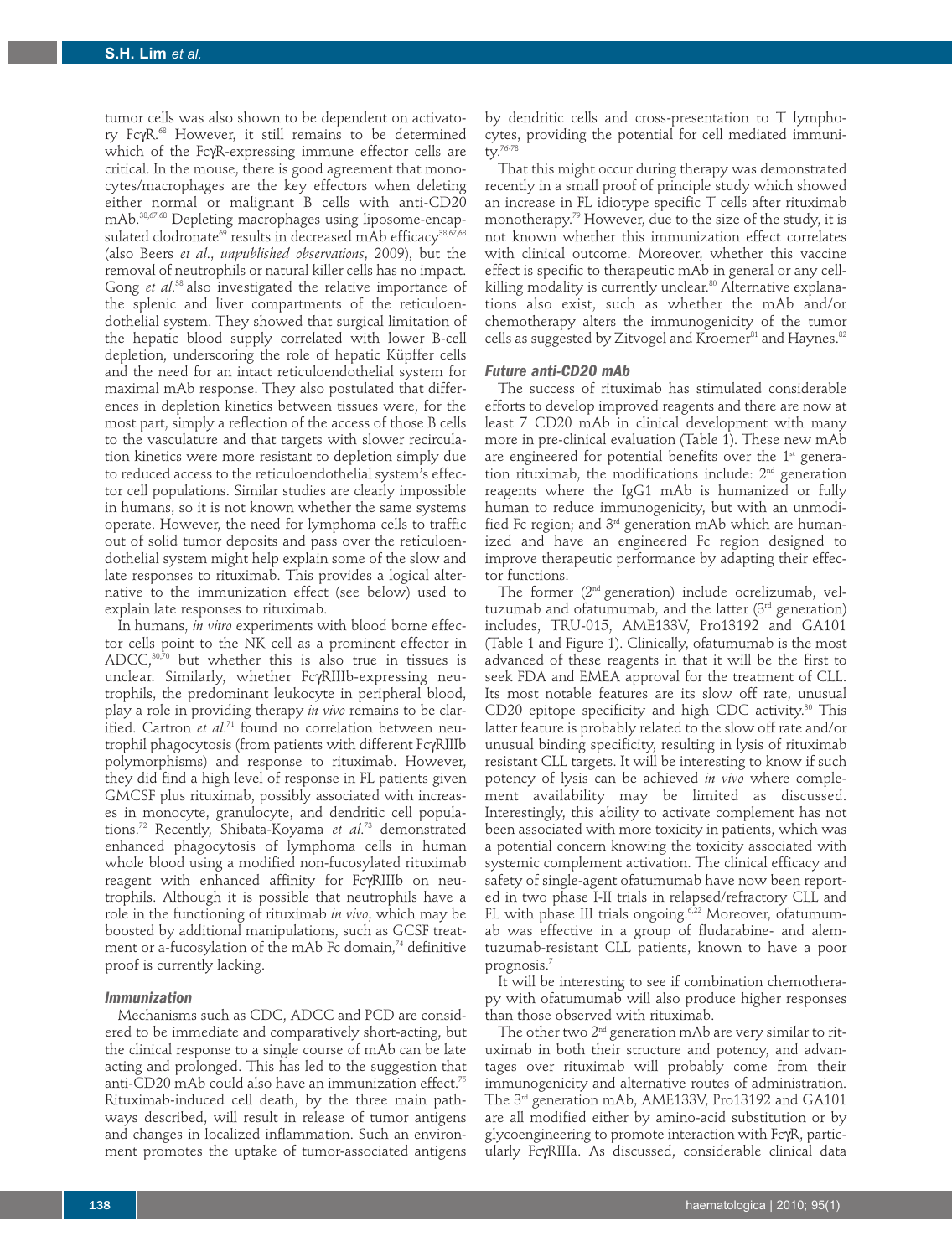suggest that high affinity interaction with FcγRIIIa is beneficial for FL treatment and patients with the low affinity allele, 158F, are less sensitive to rituximab treatment. Using these 3<sup>rd</sup> generation mAb should overcome this difficulty. The final  $3<sup>rd</sup>$  generation mAb, TRU-015, is slightly smaller than IgG, has low complement activating ability and is currently under development for RA.

All but one of these mAb (GA101) are so-called Type I mAb; characterized by their ability to redistribute CD20 into Tx-100 insoluble lipid rafts and induce potent CDC,29,32,56 unlike Type II mAb which instead induce homotypic adhesion and PCD. GA101 was derived from the murine mAb Bly1 and converted from Type I to Type II during humanization.<sup>83</sup> This is the first time that an unconjugated humanized Type II mAb has been investigated clinically (B1/tositumomab the other established Type II is only used as an  $I<sup>131</sup>$  radiolabeled format) and it will be extremely interesting to see how it performs compared with both rituximab and the other optimized Type I reagents.

Given the dependency of anti-CD20 mAb on Fc-FcγR interactions, and that both types appear equally effective at binding opsonized targets to macrophages<sup>39</sup> and eliciting ADCC<sup>84</sup>, it might be expected that both mAb Types would perform equivalently *in vivo*. However, in xenograft tumor studies<sup>32</sup> and more recently syngeneic models of normal B-cell depletion<sup>39</sup> (also Beers et al., *unpublished observations*, 2009) we have observed that Type II mAb are notably more effective. In support of this, pre-clinical studies with GA101 indicate that it outperforms rituximab in a number of assays including *in vivo* xenograft models.16,23 We are currently exploring whether the superior performance of Type II mAb is due to their direct cell killing by PCD, their failure to promote CDC when compared with Type I mAb, or other as yet undefined differences between the two classes.

#### *Anti-CD20 mAb in combination therapy*

As detailed earlier, the main success of anti-CD20 mAb has been in combination with chemo- or radiotherapy.

Although single-agent rituximab, in patients with relapsed or refractory low-grade NHL demonstrated overall response rates (ORR) of 40-50%, with median time to progression (TTP) of approximately nine months,<sup>85-88</sup> combined rituximab and CHOP chemotherapy (R-CHOP) produced a higher ORR of  $95\%$ , with median TTP of 82 months.<sup>89,90</sup> Addition of rituximab to standard front-line chemotherapy regimens significantly improves ORR, CR and OS in low-grade NHL<sup>91-93</sup> and newly diagnosed patients with DLBCL.94,95

The mechanism of this synergistic activity is not clear. Demidem *et al*. <sup>96</sup> showed *in vitro* that a lymphoma cell line that was resistant to some cytotoxic agents could be sensitized by pre-treatment with rituximab, with some evidence of apoptosis.

It is well recognized that anti-apoptotic Bcl-2 is overexpressed in lymphoid malignancies<sup>97</sup> and a link with chemosensitization by rituximab was first established by Alas *et al*. <sup>98</sup> who showed that rituximab down-regulated IL-10 in AIDS-related lymphoma cells, where IL-10 is a recognized anti-apoptotic factor, and a promoter of Bcl-2 expression. Further studies showed that rituximab downregulated both Bcl-2 and IL-10 expression, $99$  via the p38MAPK signaling pathway.100

In lymphoma cell lines such as Daudi, Raji and Ramos, a different mechanism appears to be involved. Here, rituximab apparently chemosensitizes cells to drug-induced apoptosis through downregulation of another anti-apoptotic member of the Bcl-2 family, Bcl-xL.<sup>101</sup> The expression of Bcl-xL is regulated by nuclear factor κB (NF-κB) and extracellular signal regulated kinase 1/2 (ERK 1/2). *In vitro* experiments with Daudi and Raji cell lines show that rituximab blocks NF-κB and ERK 1/2 signaling, as well as PI3K-Akt activity, leading to reduced Bcl-xL expression.<sup>102,10</sup>

Our own studies have shown little potentiation of cell death by rituximab and other Type I mAb in combination with radiation. In contrast, we have observed potent additive effects with radiation and Type II m $Ab^{59}$  in an ERKdependent mechanism. This is independent of apoptotic cell death as caspase inhibition and/or Bcl-2 overexpression are unable to block the potentiation, perhaps explaining the potency of 131I-tositumomab in the treatment of chemoresistant FL (which over-express Bcl-2). Unfortunately, as with the PCD experiments detailed above, these experiments are performed in sensitive, predominantly Burkitt's lymphoma, highly adapted *in vitro* cell lines as opposed to bone fide tumors *in vivo*. We are currently designing novel mouse models to address these questions more appropriately. Despite the efficacy of chemo-immunotherapy, a significant number of patients remain resistant to such combination therapy and so novel combinations are currently being investigated. Many of these make the assumption that resistance arises from a blockade of apoptosis and attempt to overcome this using strategies to down-regulate or block anti-apoptotic proteins in the tumor cells. For example, Vega *et al*. <sup>104</sup> showed that rituximab-resistant cell lines which expressed high levels of Bcl-xL (produced by repeated treatment with rituximab) were sensitized to death by bortezomib (a proteosome inhibitor) and DHMEQ, (a specific inhibitor of NF-κB), an observation correlated with the downregulation of Bcl-xL. As mentioned earlier, Stolz *et al*. <sup>54</sup> also showed that Bcl-xL was over-expressed in lymphoma lines that were resistant to rituximab-induced cell death, and showed that this could be overcome by combined use of rituximab and the BH3-mimetic ABT-737. Similar activity was seen by combining rituximab AT-101 a less welldefined BH3-mimetic.105 Whether these approaches will be successful and well-tolerated in the clinic remains to be seen, although at least pre-clinical drug combinations with BH3 mimetics appear extremely promising.<sup>106</sup>

Thalidomide and its more potent  $2<sup>nd</sup>$  generation derivative, lenalidomide are an entirely different class of drugs being explored in combination studies. These immunomodulatory (IMID) agents possess a multitude of biological effects ranging from modulation of cell-mediated immunity and alteration of cytokine responses through to anti-angiogenic properties.<sup>107</sup> Importantly they display single agent activity in both indolent and aggressive lymphomas.108,109 Based on this and their non-overlapping spectrum of activities it was anticipated that IMID would complement rituximab, and in lymphoma-bearing SCID mice survival was prolonged when lenalidomide was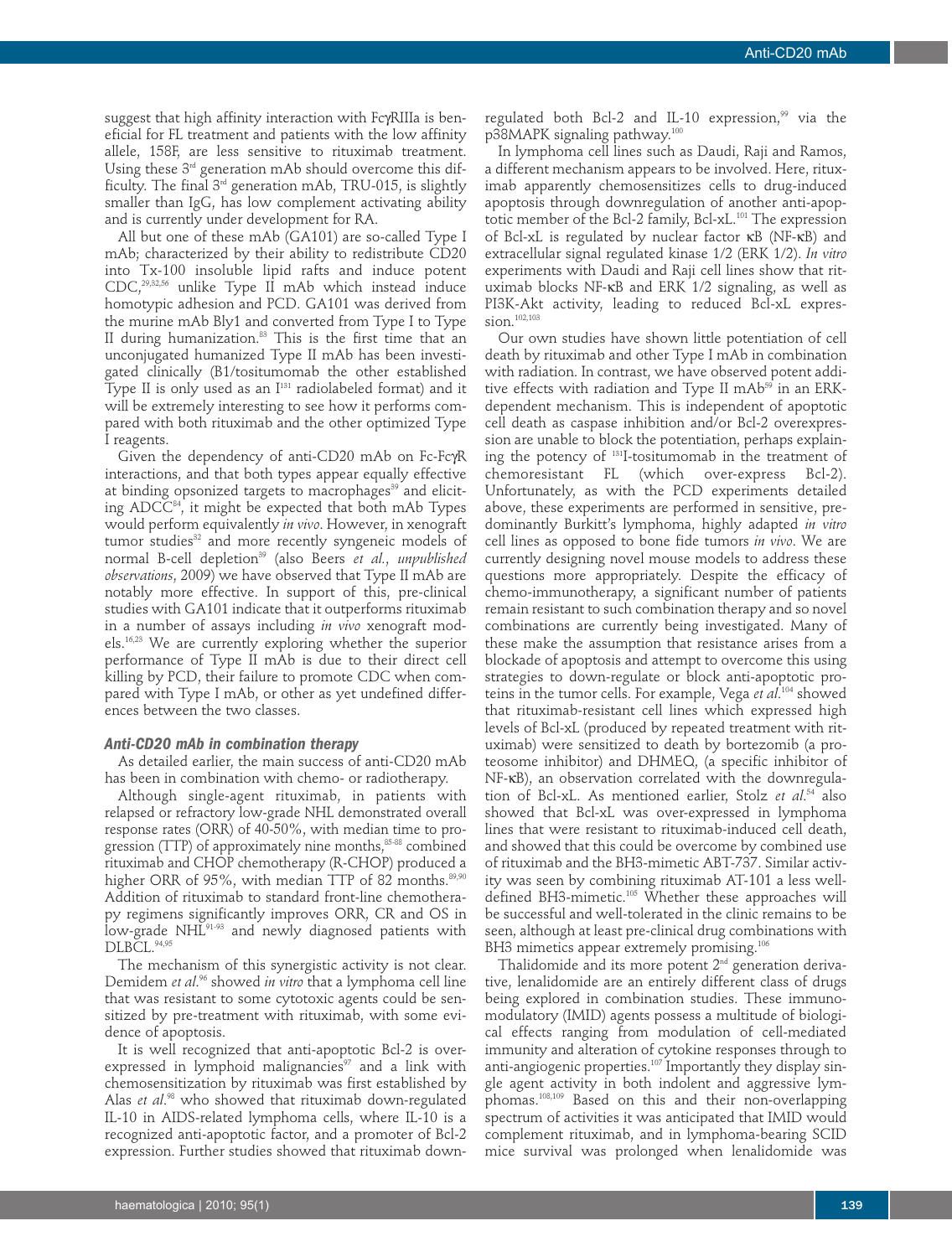combined with rituximab.110 However, Lapalombella *et al*. <sup>111</sup> recently demonstrated that lenalidomide down-regulated CD20 expression in CLL cells, resulting in diminished apoptosis and ADCC, which may in fact reduce its efficacy.

In another approach, Zhao *et al*. <sup>112</sup> have combined rituximab with histone deacetylase inhibitors (HDACi). HDACi alter transcription regulation and hence expression of genes involved in cellular differentiation, proliferation and apoptosis.113 In *in vitro* experiments using lymphoma cell lines, murine models and primary tumor from patients with relapsed B-NHL previously treated with rituximab, Zhao *et al*. <sup>112</sup> showed that the combination of an HDACi and rituximab promoted tumor cell apoptosis through enhanced downregulation of Bcl-2 and Bcl-xL via NF-κB inactivation. Phase II trial data have been reported on the use of single-agent HDACi in relapsed/refractory B-NHL resistant to rituximab, with an ORR of 29%, indicating that these agents may have utility in this context.<sup>114</sup>

#### *Conclusion*

More than a decade after the introduction of rituximab, anti-CD20 mAb have become mainstream treatment for many B-cell disorders. Even so, questions remain as to the best use of anti-CD20 mAb, optimization of dosing, why its activity is limited as a single agent, and its exact mode of action, both alone and in combination with chemotherapy. In spite of these unresolved issues, there are multiple new anti-CD20 mAb which will soon be reaching clinical practice. These offer numerous advantages over rituximab and it will be extremely interesting to observe how these compare clinically. In addition to the obvious importance to patient treatment, the range of engineered modifications should help to guide our understanding of the critical effector mechanisms used by anti-CD20, allowing us to optimize these reagents even further. It is likely to be some time before we have determined the optimal anti-CD20 mAb for a given disease, a task that becomes more difficult if different diseases or different tissue compartments require different effector mechanisms for optimal B-cell depletion. However, by combining basic cancer cell biology, appropriate *in vivo* models, and well designed clinical trials we hope to be able to address these issues.

# **Authorship and Disclosures**

All authors co-wrote and edited the manuscript.

## **References**

- 1. Fisher RI, Gaynor ER, Dahlberg S, Oken MM, Grogan TM, Mize EM, et al. Comparison of a standard regimen (CHOP) with three intensive chemotherapy regimens for advanced non-Hodgkin's lymphoma. N Engl J Med. 1993; 328(14): 1002-6.
- 2. Sehn LH, Donaldson J, Chhanabhai M, Fitzgerald C, Gill K, Klasa R, et al. Introduction of combined CHOP plus rituximab therapy dramatically improved outcome of diffuse large B-cell lymphoma in British Columbia. J Clin Oncol. 2005; 23(22):5027-33.
- 3. Salles GA. Clinical features, prognosis and treatment of follicular lymphoma. Hematology Am Soc Hematol Educ Program. 2007;216-25.
- 4. Leget GA, Czuczman MS. Use of rituximab, the new FDA-approved antibody. Curr Opin Oncol. 1998;10(6):548-51.
- 5. Emmanouilides C. Radioimmunotherapy for non-Hodgkin's lymphoma. Semin Oncol. 2003;30(4):531-44.
- 6. Hagenbeek A, Gadeberg O, Johnson P, Pedersen LM, Walewski J, Hellmann A, et al. First clinical use of ofatumumab, a novel fully human anti-CD20 monoclonal antibody in relapsed or refractory follicular lymphoma: results of a phase 1/2 trial. Blood. 2008;111(12):5486-95.
- 7. Osterborg A, Kipps TJ, Mayer J, Stilgenbauer S, Williams CD, Hellmen A, et al. Ofatumumab (HuMax-CD20), a Novel CD20 Monoclonal Antibody, Is An Active Treatment for Patients with CLL Refractory to Both Fludarabine and Alemtuzumab or Bulky Fludarabine-Refractory Disease: Results from the Planned Interim Analysis of An International Pivotal Trial. Blood. 2008;

112 (abstr. 328).

- 8. Genovese MC, Kaine JL, Lowenstein MB, Giudice JD, Baldassare A, Schechtman J, et al. Ocrelizumab, a humanized anti-CD20 monoclonal antibody, in the treatment of patients with rheumatoid arthritis: A phase I/II randomized, blinded, placebocontrolled, dose-ranging study. Arthritis Rheum. 2008;58(9):2652-61.
- 9. Hayden-Ledbetter MS, Cerveny CG, Espling E, Brady WA, Grosmaire LS, Tan P, et al. CD20-directed small modular immunopharmaceutical, depletes normal and malignant B cells. Clin Cancer Res. 2009;15(8):2739-46.
- 10. Burge DJ, Bookbinder SA, Kivitz AJ, Fleischmann RM, Shu C, Bannink J. Pharmacokinetic and pharmacodynamic properties of TRU-015, a CD20-directed small modular immunopharmaceutical protein therapeutic, in patients with rheumatoid arthritis: a Phase I, open-label, dose-escalation clinical study. Clin Ther. 2008; 30(10):1806-16.
- 11. Milani C, Castillo J. Veltuzumab, an anti-CD20 mAb for the treatment of non-Hodgkin's lymphoma, chronic lymphocytic leukemia and immune thrombocytopenic purpura. Curr Opin Mol Ther. 2009; 11(2):200-7.
- 12. Morschhauser F, Leonard JP, Fayad L, Coiffier B, Petillon MO, Coleman M, et al.  $Anti$ -CD20 Veltuzumab, in Refractory/Recurrent Non-Hodgkin's Lymphoma: Phase I/II Results. J Clin Oncol. 2009; 27(20):3346-53.
- 13. Bowles JA, Wang SY, Link BK, Allan B, Beuerlein G, Campbell MA, et al. Anti-CD20 monoclonal antibody with enhanced affinity for CD16 activates NK cells at lower concentrations and more effectively than rituximab. Blood. 2006; 108(8):2648-54.
- 14. Weiner GJ, Bowles JA, Link BK, Campbell

MA, Wooldridge JE, Breitmeyer BJ. Anti-CD20 monoclonal antibody (mAb) with enhanced affinity for CD16 activates NK cells at lower concentrations and more effectively than rituximab. Blood. 2005; 106 (abstr. 348).

- 15. A Trial of the Safety of Escalating Doses of PRO131921 in Patients With Relapsed or<br>Refractory Indolent Non-Hodgkin's Non-Hodgkin's Lymphoma. 2009. (Accessed 20 May 2009, at http://clinicaltrials.gov/ct2/show/NCT00452 127?term=PRO131921&rank=2.)
- 16. Salles GA, Morschhauser F, Cartron G, Lamy T, Milpied NL, Thieblemont C, et al. A Phase I/II study of RO5072759 (GA101) in Patients with Relapsed/Refractory CD20+ Malignant Disease. Blood. 2008; 112:93 (abstr. 234)
- 17. Press OW, Appelbaum F, Ledbetter JA, Martin PJ, Zarling J, Kidd P, et al. Monoclonal antibody 1F5 (anti-CD20) serotherapy of human B cell lymphomas. Blood. 1987;69(2):584-91.
- 18. Kaminski MS, Zasadny KR, Francis IR, Milik AW, Ross CW, Moon SD, et al. Radioimmunotherapy of B-cell lymphoma with [131I]anti-B1 (anti-CD20) antibody. N Engl J Med. 1993;329(7):459-65.
- 19. Maloney DG, Liles TM, Czerwinski DK, Waldichuk C, Rosenberg J, Grillo-Lopez A, et al. Phase I clinical trial using escalating single-dose infusion of chimeric anti-CD20 monoclonal antibody (IDEC-C2B8) in patients with recurrent B-cell lymphoma. Blood. 1994;84(8):2457-66.
- 20. Stagg R, Wahl RL, Estes J, Tidmarsh G, Kroll S, Shochat D, et al. Phase I/II study of iodine-131 anti-B1 antibody for non-Hodgkin's lymphoma (NHL): Final results. Proc Am Soc Clin Oncol. 1998;17:39a (abstr 150).
- 21. Morschhauser F, Marlton P, Vitolo U, Linden O, Seymour J, Crump M, et al. Interim Results of a Phase I/II Study of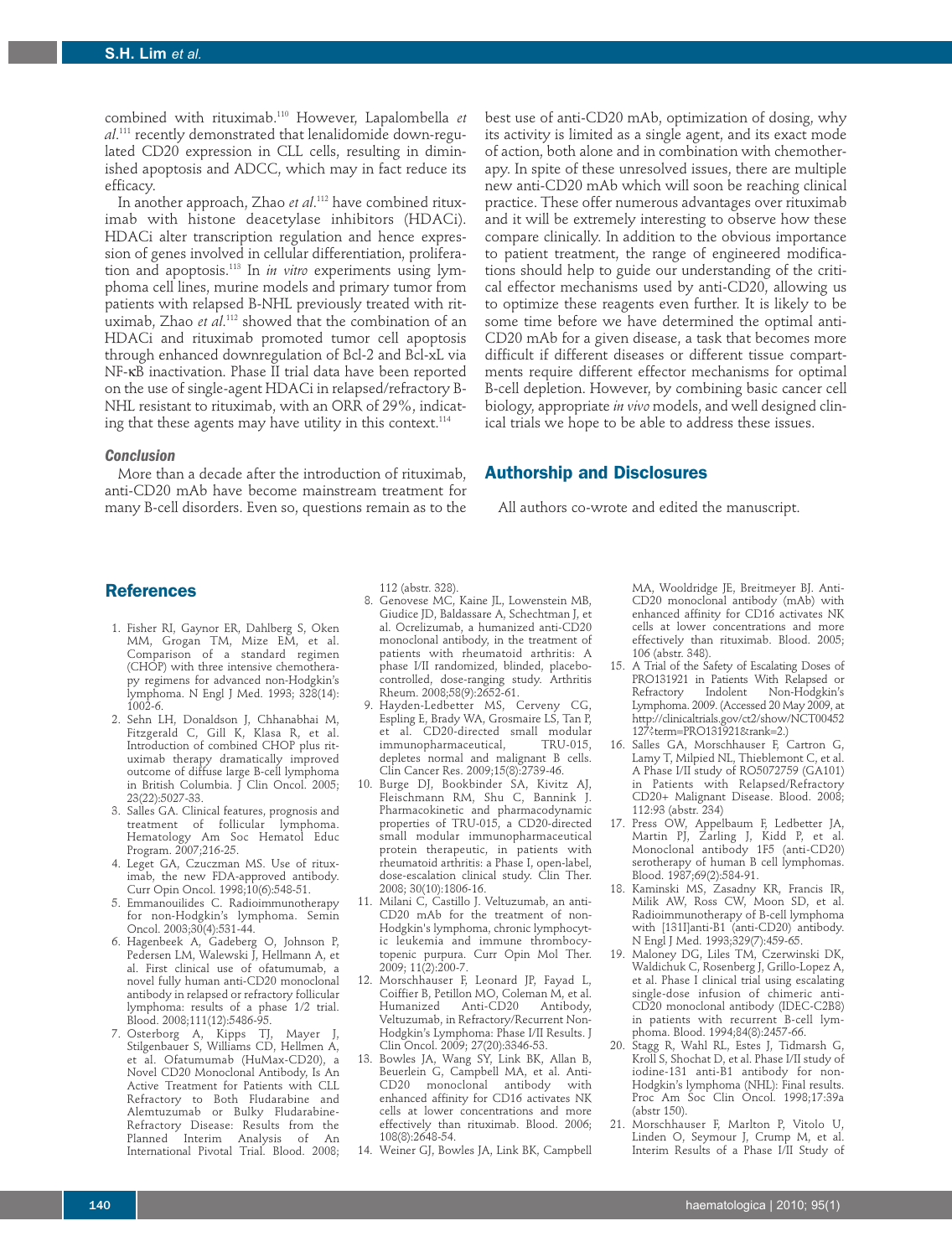Ocrelizumab, a New Humanised Anti-CD20 Antibody in Patients with Relapsed/Refractory Follicular Non-Hodgkin's Lymphoma. Blood. 2007;110 (11) (abstr. 645).

- 22. Coiffier B, Lepretre S, Pedersen LM, Gadeberg O, Fredriksen H, van Oers MH, et al. Safety and efficacy of ofatumumab, a fully human monoclonal anti-CD20 antibody, in patients with relapsed or refractory B-cell chronic lymphocytic leukemia: a phase 1-2 study. Blood. 2008;111(3):1094- 100.
- 23. Dalle S, Reslan L, Manquat SB, Herting F, Klein C, Umana P, et al. Compared Antitumor Activity of GA101 and Rituximab against the Human RL Follicular Lymphoma Xenografts in SCID Beige Mice. Blood. 2008;112(11) (abstr. 1585)
- 24. Nimmerjahn F, Ravetch JV. Antibodies, Fc receptors and cancer. Curr Opin Immunol. 2007;19(2):239-45.
- 25. Glennie MJ, French RR, Cragg MS, Taylor RP. Mechanisms of killing by anti-CD20 monoclonal antibodies. Mol Immunol. 2007;44(16):3823-37.
- 26. Cragg MS, Walshe CA, Ivanov AO, Glennie MJ. The biology of CD20 and its potential as a target for mAb therapy. Curr Dir Autoimmun. 2005;8:140-74.
- 27. Reff ME, Carner K, Chambers KS, Chinn PC, Leonard JE, Raab R, et al. Depletion of B cells in vivo by a chimeric mouse human monoclonal antibody to CD20. Blood. 1994; 83(2):435-45.
- 28. Golay J, Zaffaroni L, Vaccari T, Lazzari M, Borleri GM, Bernasconi S, et al. Biologic response of B lymphoma cells to anti-CD20 monoclonal antibody rituximab in vitro: CD55 and CD59 regulate complement-mediated cell lysis. Blood. 2000; 95(12):3900-8.
- 29. Cragg MS, Morgan SM, Chan HT, Morgan BP, Filatov AV, Johnson PW, et al. Complement-mediated lysis by anti-CD20 mAb correlates with segregation into lipid rafts. Blood. 2003;101(3):1045-52.
- 30. Teeling JL, French RR, Cragg MS, van den Brakel J, Pluyter M, Huang H, et al. Characterization of new human CD20 monoclonal antibodies with potent cytolytic activity against non-Hodgkin lymphomas. Blood. 2004;104(6):1793-800.
- 31. Teeling JL, Mackus WJ, Wiegman LJ, van den Brakel JH, Beers SA, French RR, et al. The biological activity of human CD20 monoclonal antibodies is linked to unique epitopes on CD20. J Immunol. 2006; 177(1):362-71.
- 32. Cragg MS, Glennie MJ. Antibody specificity controls in vivo effector mechanisms of anti-CD20 reagents. Blood. 2004;103(7): 2738-43.
- 33. Treon SP, Mitsiades C, Mitsiades N, Young G, Doss D, Schlossman R, et al. Tumor cell expression of CD59 is associated with resistance to CD20 serotherapy in patients with B-cell malignancies. J Immunother (1991). 2001;24(3):263-71.
- 34. Bannerji R, Kitada S, Flinn IW, Pearson M, Young D, Reed JC, et al. Apoptotic-regulatory and complement-protecting protein expression in chronic lymphocytic leukemia: relationship to in vivo rituximab resistance. J Clin Oncol. 2003;21(8):1466- 71.
- 35. Kennedy AD, Beum PV, Solga MD, DiLillo DJ, Lindorfer MA, Hess CE, et al. Rituximab infusion promotes rapid complement depletion and acute CD20 loss in chronic lymphocytic leukemia. J Immunol.

2004;172(5):3280-8.

- 36. Klepfish A, Schattner A, Ghoti H, Rachmilewitz EA. Addition of fresh frozen plasma as a source of complement to rituximab in advanced chronic lymphocytic leukaemia. Lancet Oncol. 2007;8(4):361-2.
- 37. Golay J, Cittera E, Di Gaetano N, Manganini M, Mosca M, Nebuloni M, et al. The role of complement in the therapeutic activity of rituximab in a murine B lymphoma model homing in lymph nodes. Haematologica. 2006;91(2):176-83.
- 38. Gong Q, Ou Q, Ye S, Lee WP, Cornelius J, Diehl L, et al. Importance of cellular microenvironment and circulatory dynamics in B cell immunotherapy. J Immunol. 2005;174(2):817-26.
- 39. Beers SA, Chan CH, James S, French RR, Attfield KE, Brennan CM, et al. Type II (tositumomab) anti-CD20 monoclonal antibody out performs type I (rituximablike) reagents in B-cell depletion regardless of complement activation. Blood. 2008; 112(10):4170-7.
- 40. Weng WK, Levy R. Expression of complement inhibitors CD46, CD55, and CD59 on tumor cells does not predict clinical outcome after rituximab treatment in follicular non-Hodgkin lymphoma. Blood. 2001; 98(5):1352-7.
- 41. Taylor R. Fresh frozen plasma as a complement source. Lancet Oncol. 2007;8(5):370-
- 42. Li Y, Williams ME, Cousar JB, Pawluczkowycz AW, Lindorfer MA, Taylor RP. Rituximab-CD20 complexes are shaved from Z138 mantle cell lymphoma cells in intravenous and subcutaneous SCID mouse models. J Immunol. 2007; 179(6):4263-71.
- 43. Beum PV, Kennedy AD, Williams ME, Lindorfer MA, Taylor RP. The shaving reaction: rituximab/CD20 complexes are removed from mantle cell lymphoma and chronic lymphocytic leukemia cells by THP-1 monocytes. J Immunol. 2006;176 (4):2600-9.
- 44. Williams ME, Densmore JJ, Pawluczkowycz AW, Beum PV, Kennedy AD, Lindorfer MA, et al. Thrice-weekly low-dose rituximab decreases CD20 loss via shaving and promotes enhanced targeting in chronic lymphocytic leukemia. J Immunol. 2006;177(10):7435-43.
- 45. Wang SY, Racila E, Taylor RP, Weiner GJ. NK-cell activation and antibody-dependent cellular cytotoxicity induced by rituximab-coated target cells is inhibited by the C3b component of complement. Blood. 2008;111(3):1456-63.
- 46. Racila E, Link BK, Weng WK, Witzig TE, Ansell S, Maurer MJ, et al. A polymorphism in the complement component C1qA correlates with prolonged response following rituximab therapy of follicular lymphoma. Clin Cancer Res. 2008;14(20): 6697-703.
- 47. Ogden CA, deCathelineau A, Hoffmann PR, Bratton D, Ghebrehiwet B, Fadok VA, et al. C1q and mannose binding lectin engagement of cell surface calreticulin and CD91 initiates macropinocytosis and uptake of apoptotic cells. J Exp Med. 2001; 194(6):781-95.
- 48. Nauta AJ, Castellano G, Xu W, Woltman AM, Borrias MC, Daha MR, et al. Opsonization with C1q and mannosebinding lectin targets apoptotic cells to dendritic cells. J Immunol. 2004;173(5): 3044-50.
- 49. Castellano G, Woltman AM, Schlagwein

N, Xu W, Schena FP, Daha MR, et al. Immune modulation of human dendritic cells by complement. Eur J Immunol. 2007; 37(10):2803-11.

- 50. Tedder TF, Forsgren A, Boyd AW, Nadler LM, Schlossman SF. Antibodies reactive with the B1 molecule inhibit cell cycle progression but not activation of human B lymphocytes. Eur J Immunol. 1986;16(8): 881-7.
- 51. Shan D, Ledbetter JA, Press OW. Apoptosis of malignant human B cells by ligation of CD20 with monoclonal antibodies. Blood. 1998;91(5):1644-52.
- 52. Johnson PW, Glennie MJ. Rituximab: mechanisms and applications. Br J Cancer. 2001;85(11):1619-23.
- 53. Kennedy AD, Solga MD, Schuman TA, Chi AW, Lindorfer MA, Sutherland WM, et al. An anti-C3b(i) mAb enhances complement activation, C3b(i) deposition, and killing of CD20+ cells by rituximab. Blood. 2003; 101(3):1071-9.
- 54. Stolz C, Hess G, Hahnel PS, Grabellus F, Hoffarth S, Schmid KW, et al. Targeting Bcl-2 family proteins modulates the sensitivity of B-cell lymphoma to rituximabinduced apoptosis. Blood 2008;112(8): 3312-21.
- 55. Eeva J, Nuutinen U, Ropponen A, Mättö M, Eray M, Pellinen R. et al. The involvement of mitochondria and the caspase-9 activation pathway in rituximab-induced apoptosis in FL cells. Apoptosis. 2009; 14(5):687-98.
- 56. Chan HT, Hughes D, French RR, Tutt AL, Walshe CA, Teeling JL, et al. CD20 induced lymphoma cell death is independent of both caspases and its redistribution into triton X-100 insoluble membrane rafts. Cancer Res. 2003; 63(17):5480-9.
- 57. Byrd JC, Kitada S, Flinn IW, Aron JL, Pearson M, Lucas D, et al. The mechanism of tumor cell clearance by rituximab in vivo in patients with B-cell chronic lymphocytic leukemia: evidence of caspase activation and apoptosis induction. Blood 2002;99(3):1038-43.
- 58. Egle A, Harris AW, Bath ML, O'Reilly L, Cory S. VavP-Bcl2 transgenic mice develop follicular lymphoma preceded by germinal center hyperplasia. Blood. 2004;103(6): 2276-83.
- 59. Ivanov A, Krysov S, Cragg MS, Illidge T. Radiation therapy with tositumomab (B1) anti-CD20 monoclonal antibody initiates extracellular signal-regulated kinase/mitogen-activated protein kinase-dependent cell death that overcomes resistance to apoptosis. Clin Cancer Res. 2008;14(15):  $4925-34.$  60 Ivanov A.
- Beers SA, Walshe CA, Honeychurch J, Alduaij W, Cox KL, et al. Monoclonal antibodies directed to CD20 and HLA-DR can elicit homotypic adhesion followed by lysososme-mediated cell death in human lymphoma and leukemia cells. J Clin Invest. 2009;119(8):2143-59.
- 61. Horning SJ, Younes A, Jain V, Kroll S, Lucas J, Podoloff D, et al. Efficacy and safety of tositumomab and iodine-131 tositumomab (Bexxar) in B-cell lymphoma, progressive after rituximab. J Clin Oncol. 2005; 23(4): 712-9.
- 62. Cartron G, Dacheux L, Salles G, Solal-Celigny P, Bardos P, Colombat P, et al. Therapeutic activity of humanized anti-CD20 monoclonal antibody and polymorphism in IgG Fc receptor FcgammaRIIIa gene. Blood. 2002;99(3):754-8.
- 63. Weng WK, Levy R. Two immunoglobulin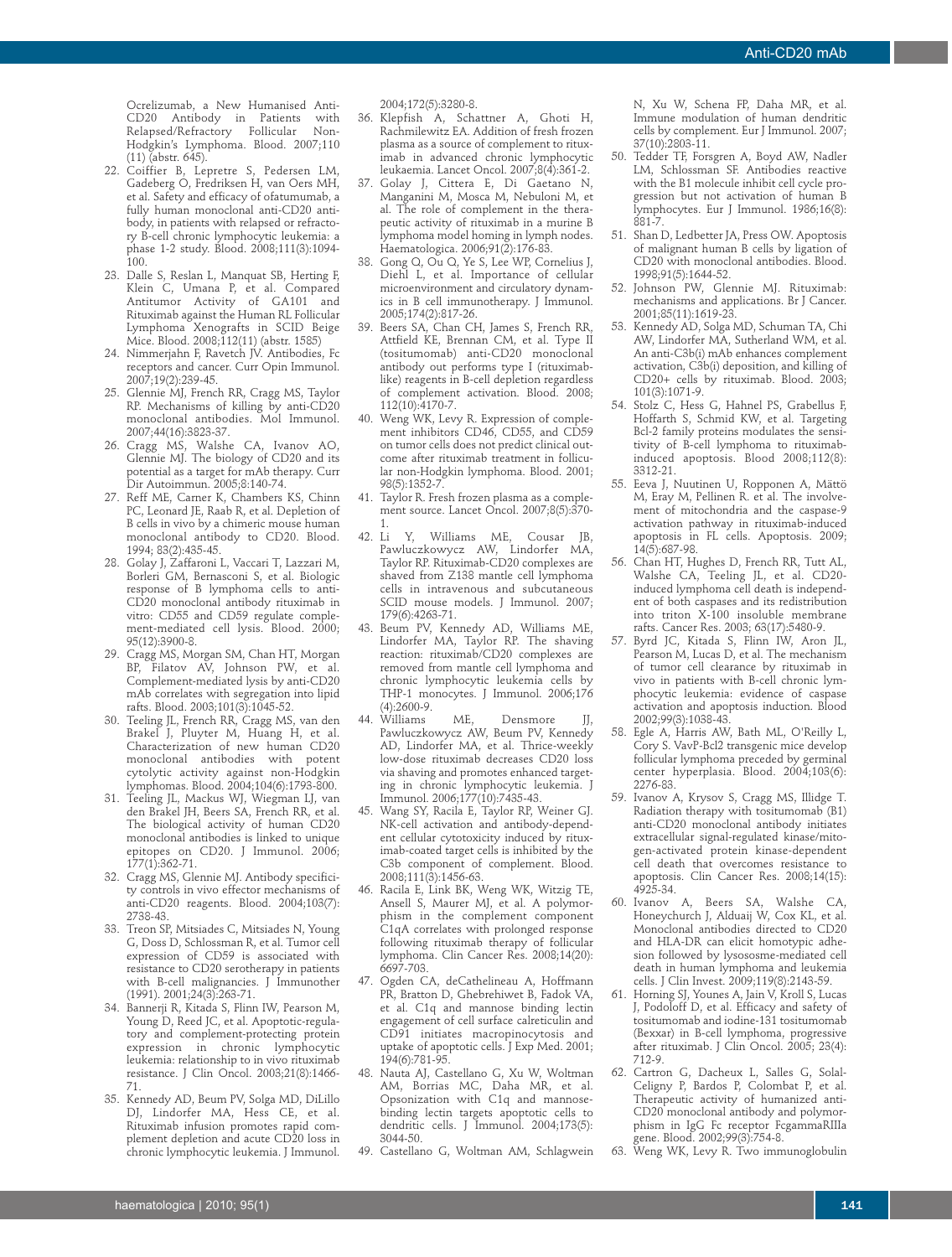G fragment C receptor polymorphisms independently predict response to rituximab in patients with follicular lymphoma. J Clin Oncol. 2003;21(21):3940-7.

- 64. Clynes RA, Towers TL, Presta LG, Ravetch JV. Inhibitory Fc receptors modulate in vivo cytoxicity against tumor targets. Nat Med. 2000; 6(4):443-6.
- 65. Treon SP, Hansen M, Branagan AR, Verselis S, Emmanouilides C, Kimby E, et al. Polymorphisms in FcγRIIIA (CD16) receptor expression are associated with clinical response to rituximab in Waldenstrom's macroglobulinemia. J Clin Oncol. 2005;23(3):474-81.
- 66. Farag SS, Flinn IW, Modali R, Lehman TA, Young D, Byrd JC. Fc gamma RIIIa and Fc gamma RIIa polymorphisms do not predict response to rituximab in B-cell chronic lymphocytic leukemia. Blood. 2004;103(4): 1472-4.
- 67. Uchida J, Hamaguchi Y, Oliver JA, Ravetch JV, Poe JC, Haas KM, et al. The innate mononuclear phagocyte network depletes B lymphocytes through Fc receptordependent mechanisms during anti-CD20 antibody immunotherapy. J Exp Med. 2004;199(12):1659-69.
- 68. Minard-Colin V, Xiu Y, Poe JC, Horikawa M, Magro CM, Hamaguchi Y, et al. Lymphoma depletion during CD20 immunotherapy in mice is mediated by macrophage FcgammaRI, FcγRIII, and FcgammaRIV. Blood. 2008;112(4):1205-13.
- 69. Van Rooijen N, Sanders A. Liposome mediated depletion of macrophages: mechanism of action, preparation of liposomes and applications. J Immunol Methods. 1994;174(1-2):83-93.
- 70. Golay J, Manganini M, Facchinetti V, Gramigna R, Broady R, Borleri G, et al. Rituximab-mediated antibody-dependent cellular cytotoxicity against neoplastic B cells is stimulated strongly by interleukin-2. Haematologica. 2003;88(9):1002-12.
- 71. Cartron G, Ohresser M, Salles G, Solal-Celigny P, Colombat P, Watier H. Neutrophil role in in vivo anti-lymphoma activity of rituximab: FCGR3B-NA1/NA2 polymorphism does not influence response and survival after rituximab treatment. Ann Oncol. 2008;19(8):1485-7.
- 72. Cartron G, Zhao-Yang L, Baudard M, Kanouni T, Rouillé V, Quittet P, et al. Granulocyte-macrophage colony-stimulating factor potentiates rituximab in patients with relapsed follicular lymphoma: results of a phase II study. J Clin Oncol. 2008; 26(16):2725-31.
- 73. Shibata-Koyama M, Iida S, Misaka H, Mori K, Yano K, Shitara K, et al. Nonfucosylated rituximab potentiates human neutrophil phagocytosis through its high binding for FcgammaRIIIb and MHC class II expression on the phagocytotic neutrophils. Exp Hematol. 2009; 37(3):309-21.
- 74. Shibata-Koyama M, Iida S, Okazaki A, Mori K, Kitajima-Miyama K, Saitou S, et al. The N-linked oligosaccharide at Fc gamma RIIIa Asn-45: an inhibitory element for high Fc gamma RIIIa binding affinity to IgG glycoforms lacking core fucosylation. Glycobiology. 2009;19(2):126-34.
- 75. Cartron G, Watier H, Golay J, Solal-Celigny P. From the bench to the bedside: ways to improve rituximab efficacy. Blood. 2004;104(9):2635-42.
- 76. Selenko N, Majdic O, Jager U, Sillaber C, Stockl J, Knapp W. Cross-priming of cytotoxic T cells promoted by apoptosis-inducing tumor cell reactive antibodies? J Clin

Immunol. 2002;22(3):124-30.

- 77. Rafiq K, Bergtold A, Clynes R. Immune complex-mediated antigen presentation induces tumor immunity. J Clin Invest. 2002;110(1):71-9.
- 78. Kalergis AM, Ravetch JV. Inducing tumor immunity through the selective engagement of activating Fcgamma receptors on dendritic cells. J Exp Med. 2002;195(12): 1653-9.
- 79. Hilchey SP, Hyrien O, Mosmann TR, Livingstone AM, Friedberg JW, Young F, et al. Rituximab immunotherapy results in the induction of a lymphoma idiotype-specific T-cell response in patients with follicular lymphoma: support for a "vaccinal effect" of rituximab. Blood. 2009;113(16): 3809-12.
- 80. Taylor C, Hershman D, Shah N, Suciu-Foca N, Petrylak DP, Taub R, et al. Augmented HER-2 specific immunity during treatment with trastuzumab and chemotherapy. Clin Cancer Res. 2007; 13(17):5133-43.
- 81. Zitvogel L, Apetoh L, Ghiringhelli F, Kroemer G. Immunological aspects of cancer chemotherapy. Nat Rev Immunol. 2008;8(1):59-73.
- 82. Haynes NM, van der Most RG, Lake RA, Smyth MJ. Immunogenic anti-cancer chemotherapy as an emerging concept. Curr Opin Immunol. 2008;20(5):545-57.
- 83. Umana P, Moessner E, Bruenker P, Unsin G, Puentener U, Suter T, et al. Novel 3rd Generation Humanized Type II CD20 Antibody with Glycoengineered Fc and Modified Elbow Hinge for Enhanced ADCC and Superior Apoptosis Induction. Blood. 2006;108:(abstr.229).
- 84. Cragg MS, Asidipour A, O'Brien L, Tutt A, Chan HTC, Anderson VA, et al. Opposing properties of CD20 mAb. In: Leukocyte Typing VII. Oxford: Oxford University Press; 2002:95-7.
- 85. McLaughlin P, Grillo-Lopez AJ, Link BK, Levy R, Czuczman MS, Williams ME, et al. Rituximab chimeric anti-CD20 monoclonal antibody therapy for relapsed indolent lymphoma: half of patients respond to a four-dose treatment program. J Clin Oncol. 1998;16(8):2825-33.
- Foran JM, Gupta RK, Cunningham D, Popescu RA, Goldstone AH, Sweetenham JW, et al. A UK multicentre phase II study of rituximab (chimaeric anti-CD20 monoclonal antibody) in patients with follicular lymphoma, with PCR monitoring of molecular response. Br J Haematol. 2000; 109(1):81-8.
- 87. Feuring-Buske M, Kneba M, Unterhalt M, Engert A, Gramatzki M, Hiller E, et al. IDEC-C2B8 (Rituximab) anti-CD20 antibody treatment in relapsed advanced-stage follicular lymphomas: results of a phase-II study of the German Low-Grade Lymphoma Study Group. Ann Hematol. 2000;79(9):493-500.
- Davis TA, White CA, Grillo-Lopez AJ, Velásquez WS, Link B, Maloney DG, et al. Single-agent monoclonal antibody efficacy in bulky non-Hodgkin's lymphoma: results of a phase II trial of rituximab. J Clin Oncol. 1999;17(6):1851-7.
- 89. Czuczman MS, Grillo-Lopez AJ, White CA, Saleh M, Gordon L, LoBuglio AF, et al. Treatment of patients with low-grade Bcell lymphoma with the combination of chimeric anti-CD20 monoclonal antibody and CHOP chemotherapy. J Clin Oncol. 1999;17(1):268-76.
- 90. Czuczman MS, Weaver R, Alkuzweny B,

Berlfein J, Grillo-Lopez AJ. Prolonged clinical and molecular remission in patients with low-grade or follicular non-Hodgkin's lymphoma treated with rituximab plus CHOP chemotherapy: 9-year follow-up. J Clin Oncol. 2004;22(23):4711-6.

- 91. Marcus R, Imrie K, Belch A, Cunningham D, Flores E, Catalano J, et al. CVP chemotherapy plus rituximab compared with CVP as first-line treatment for advanced follicular lymphoma. Blood. 2005;105(4):1417-23.
- 92. Hiddemann W, Kneba M, Dreyling M, Schmitz N, Lengfelder E, Schmits R, et al. Frontline therapy with rituximab added to the combination of cyclophosphamide, doxorubicin, vincristine, and prednisone (CHOP) significantly improves the outcome for patients with advanced-stage follicular lymphoma compared with therapy with CHOP alone: results of a prospective randomized study of the German Low-Grade Lymphoma Study Group. Blood. 2005;106(12):3725-32.
- Herold M, Haas A, Srock S, Neser S, Al-Ali KH, Neubauer A, et al. Rituximab added to first-line mitoxantrone, chlorambucil, and prednisolone chemotherapy followed by interferon maintenance prolongs survival in patients with advanced follicular lymphoma: an East German Study Group Hematology and Oncology Study. J Clin Oncol. 2007;25(15):1986-92.
- Coiffier B, Lepage E, Briere J, Herbrecht R Tilly H, Bouabdallah R, et al. CHOP chemotherapy plus rituximab compared with CHOP alone in elderly patients with diffuse large-B-cell lymphoma. N Engl J Med. 2002;346(4):235-42.
- 95. Pfreundschuh M, Trumper L, Osterborg A, Pettengell R, Trneny M, Imrie K, et al. CHOP-like chemotherapy plus rituximab versus CHOP-like chemotherapy alone in young patients with good-prognosis diffuse large-B-cell lymphoma: a randomised controlled trial by the MabThera International Trial (MInT) Group. Lancet Oncol. 2006;7(5):379-91.
- 96. Demidem A, Lam T, Alas S, Hariharan K, Hanna N, Bonavida B. Chimeric anti-CD20 (IDEC-C2B8) monoclonal antibody sensitizes a B cell lymphoma cell line to cell killing by cytotoxic drugs. Cancer Biother Radiopharm. 1997;12(3):177-86.
- 97. Yang E, Korsmeyer SJ. Molecular thanatopsis: a discourse on the BCL2 family and cell death. Blood. 1996;88(2):386-401.
- 98. Alas S, Emmanouilides C, Bonavida B. Inhibition of interleukin 10 by rituximab results in down-regulation of bcl-2 and sensitization of B-cell non-Hodgkin's lymphoma to apoptosis. Clin Cancer Res.  $2001;7(3):709-23.$
- 99. Alas S, Bonavida B. Rituximab inactivates signal transducer and activation of transcription 3 (STAT3) activity in B-non-Hodgkin's lymphoma through inhibition of the interleukin 10 autocrine/paracrine loop and results in down-regulation of Bcl-2 and sensitization to cytotoxic drugs. Cancer Res. 2001;61(13):5137-44.
- 100.Vega MI, Huerta-Yepaz S, Garban H, Jazirehi A, Emmanouilides C, Bonavida B. Rituximab inhibits p38 MAPK activity in 2F7 B NHL and decreases IL-10 transcription: pivotal role of p38 MAPK in drug resistance. Oncogene. 2004;23(20):3530-40.
- 101.Jazirehi AR, Gan XH, De Vos S, Emmanouilides C, Bonavida B. Rituximab (anti-CD20) selectively modifies Bcl-xL and apoptosis protease activating factor-1